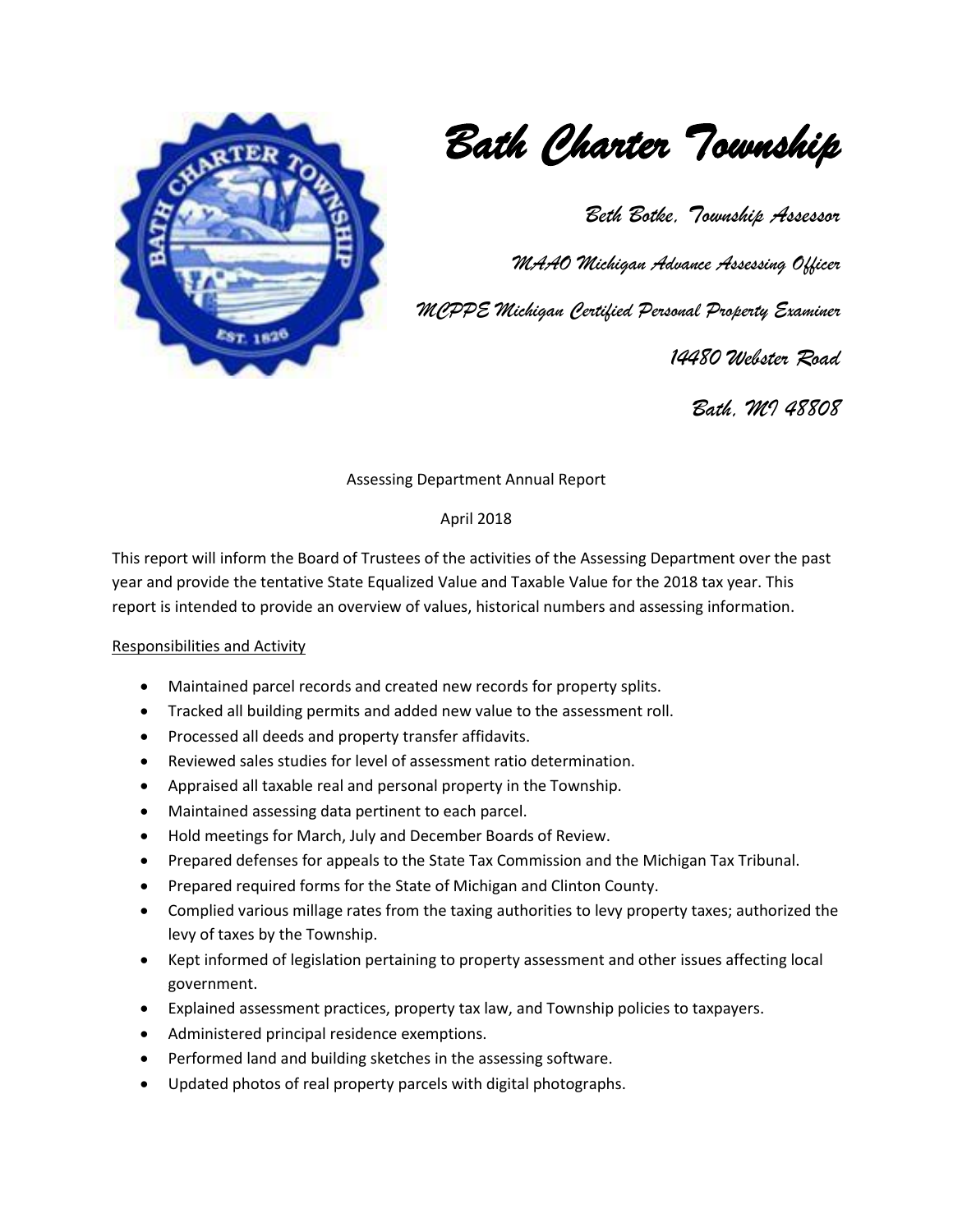| <b>Property Class</b> | <b>Parcel Count</b> | <b>Assessed</b> | <b>Taxable</b> |
|-----------------------|---------------------|-----------------|----------------|
| Agricultural          | 60                  | \$9,731,500     | \$3,760,017    |
| Commercial            | 144                 | \$95,020,600    | \$87,981,977   |
| Industrial            | 22                  | \$2,537900      | \$1,695,843    |
| Residential           | 3778                | \$352,517,800   | \$909,446,532  |
| Developmental         | 22                  | \$7,143,556     | \$1,270,055    |
| Personal              | 227                 | \$14,714,200    | \$14,714,200   |
| Exempt                | 206                 | \$0.00          | \$0.00         |
| Totals:               | 4464                | \$481,640,200   | \$418,868,624  |

# **2018\*\* Ad Valorem Assessed Value and Taxable Value by class:**

\*\* Please note the 2018 values are tentative due to providing numbers prior to the county and state equalization process \*\*

## **2018 IFT (Industrial Facilities Tax) Assessed Value and Taxable Value by Class:**

| <b>Property Class</b> | <b>Parcel Count</b> | <b>Assessed</b> | <b>Taxable</b> |
|-----------------------|---------------------|-----------------|----------------|
| Industrial            |                     | \$873,400       | \$873,400      |
| Personal              |                     | \$107.200       | \$107.200      |
| Totals:               |                     | \$980,600       | \$980,600      |

## **2018 DNR-PILT (Payment in Lieu of Taxes) Assessed Value and Taxable Value by Class:**

| <b>Property Class</b> | <b>Parcel Count</b> | Assessed    | <b>Taxable</b> |
|-----------------------|---------------------|-------------|----------------|
| Agricultural          | 28                  | \$4,231,700 | \$1,341,988    |
| Totals:               | 28                  | \$4,231,700 | \$1,341,988    |

\*\* DNR-PILT Values assigned each year at the State Tax Commission April Meeting\*\*

### **2018 DDA (Downtown Development Authority) Values:**

| Year | Value<br>Base<br><b>Taxable</b> | Value<br>Faxable i                                                  | Value<br>Captured |
|------|---------------------------------|---------------------------------------------------------------------|-------------------|
| 2017 | \$14,289,928                    | 771<br>, 505.<br>$^{\small{\texttt{-10}}\,\texttt{-}}$<br>,,,,,,,,, | \$5,305,843       |

## **2018 Top Ten Property Owners (By Taxable Value)**

| Rank | Taxpayer                        | <b>Property Type</b> | <b>Real Property</b> | <b>Personal Property</b> | <b>Total</b>         |
|------|---------------------------------|----------------------|----------------------|--------------------------|----------------------|
|      |                                 |                      | <b>Taxable Value</b> | <b>Taxable Value</b>     | <b>Taxable Value</b> |
|      | The Village at MSU, LLC         | Apartments           | \$13,411,764         | \$730,300                | \$14,142,064         |
| 2    | TEG Sumerset Park, LLC          | Apartments           | \$10,888,200         | <b>Filed 5076</b>        | \$10,888,200         |
| 3    | The Clubspa at MSU, LLC         | Apartments           | \$10,164,383         | \$471,600                | \$10,635,983         |
| 4    | <b>Consumers Energy Company</b> | Utility              | \$172,100            | \$8,176,800              | \$8,348,900          |
| 5.   | Regency Hunters Ridge, LLC      | Apartments           | \$6,981,178          | <b>Filed 5076</b>        | \$6,981,178          |
| 6    | SHF-The Rocks Apt., LLC         | Apartments           | \$5,317,100          | \$109,400                | \$5,426,500          |
|      | Meijer Inc.                     | Retail               | \$3,777,700          | \$1,726,800              | \$5,504,500          |
| 8    | Yes Dutch Hills, LLC            | <b>Trailer Park</b>  | \$2,122,300          | <b>Filed 5076</b>        | \$2,122,300          |
| 9    | Chandler Cottages Holding LLC   | Apartments           | \$2,004,900          | <b>Filed 5076</b>        | \$2,004,900          |
| 10   | Webster-Excel Limited Partners  | Apartments           | \$1,751,321          | <b>Filed 5076</b>        | \$1,751,321          |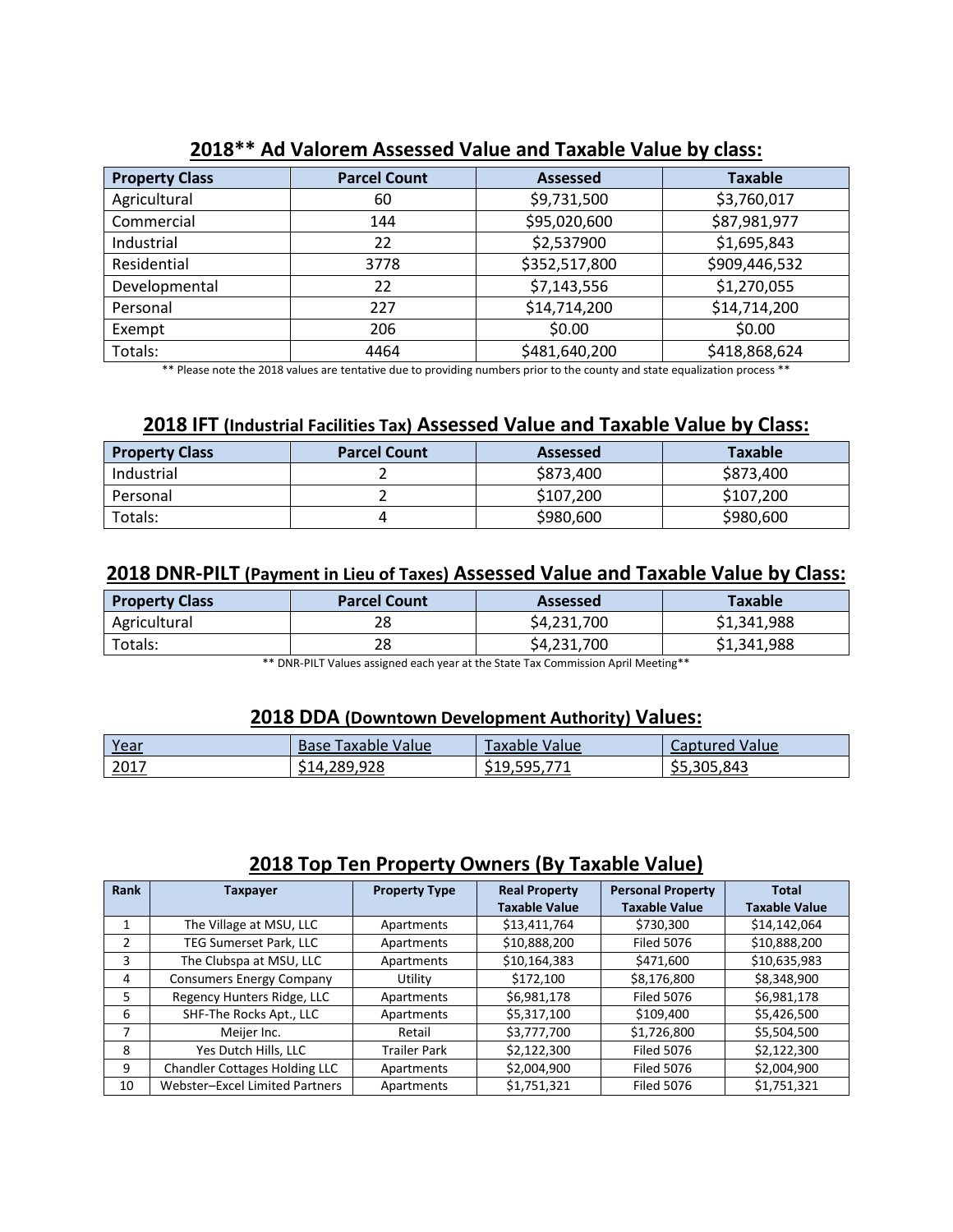| Year | <b>Assessed Value</b> | <b>Taxable Value</b> | % Spread Between<br><b>SEV &amp; TV</b> | <b>CPI</b><br>(Consumer Price<br>Index) |
|------|-----------------------|----------------------|-----------------------------------------|-----------------------------------------|
| 2018 | \$484,640,200         | \$418,868,624        | 14%                                     | 1.021                                   |
| 2017 | \$484,663,000         | \$405,198,992        | 16%                                     | 1.009                                   |
| 2016 | \$462.206,050         | \$391,711,195        | 15%                                     | 1.003                                   |
| 2015 | \$450,213,900         | \$377,732,074        | 16%                                     | 1.016                                   |
| 2014 | \$414,361,750         | \$363,362,332        | 12%                                     | 1.016                                   |
| 2013 | \$405,930,975         | \$354,931,752        | 12%                                     | 1.024                                   |
| 2012 | \$401,416,643         | \$350,519,390        | 12%                                     | 1.027                                   |
| 2011 | \$423,897,050         | \$359,248,387        | 15%                                     | 1.017                                   |
| 2010 | \$452,326,105         | \$368,139,393        | 18%                                     | 0.997                                   |
| 2009 | \$473,889,904         | \$379,769,546        | 19%                                     | 1.044                                   |
| 2008 | \$503,481,050         | \$372,298,302        | 26%                                     | 1.023                                   |
| 2007 | \$460,027,908         | \$352,727,051        | 23%                                     | 1.037                                   |
| 2006 | \$396,722,800         | \$319,915,397        | 19%                                     | 1.033                                   |
| 2005 | \$357,152,900         | \$285,586,998        | 20%                                     | 1.023                                   |
| 2004 | \$304,479,565         | \$250,610,710        | 17%                                     | 1.023                                   |
| 2003 | \$283,394,728         | \$229,039,861        | 19%                                     | 1.019                                   |

**Assessed Value vs. Taxable Value through the Years** 

## **Assessed Value by Class through the Years**

| <b>Property Class</b> | 2017          | 2016          | 2015          | 2014          | 2013          |
|-----------------------|---------------|---------------|---------------|---------------|---------------|
| Agricultural          | \$9,678,400   | \$9,680,700   | \$9,050,700   | \$8,323,700   | \$8,323,700   |
| Commercial            | \$103,937,900 | \$93,880,100  | \$91,005,600  | \$81,123,900  | \$77,981,600  |
| Industrial            | \$2,660,300   | \$2,583,800   | \$2,732,100   | \$2,743,000   | \$2,347,500   |
| Residential           | \$348,510,000 | \$334,546,850 | \$326,301,800 | \$301,930,000 | \$293,847,975 |
| Developmental         | \$7,177,700   | \$8,273,500   | \$7,667,400   | \$7,667,400   | \$7,789,200   |
| Personal              | \$12,698,700  | \$13,241,100  | \$13,456,300  | \$12,795,250  | \$15,317,600  |
| Totals:               | \$484,663,000 | \$462,206,800 | \$450,213,900 | \$414,361,750 | \$405,930,975 |

### **Assessing Team Members History**

- Beth Botke, Assessor (5/2006 –Current)
- Melanie Couzzins, Administrative Support (5/2017 Current)
- Megan Valo, Intern Support Staff (7/11 8/2016)
- Stephanie Challender, Contract Intern Support Staff (7/2010 12/2012)
- Mark Wills, Contract Field Appraiser (6/2008-12/2009)
- Mark Bates, Contract Field Appraiser (6/2009-9/2009)
- Kevin Mattison, Contract Field Appraiser (6/2008-12/2008)
- Ashlee Aleo, Contract Field Appraiser (6/2008-6/2008)
- Chuck Zemla, Contract Assessor (5/2006 -5/2008)